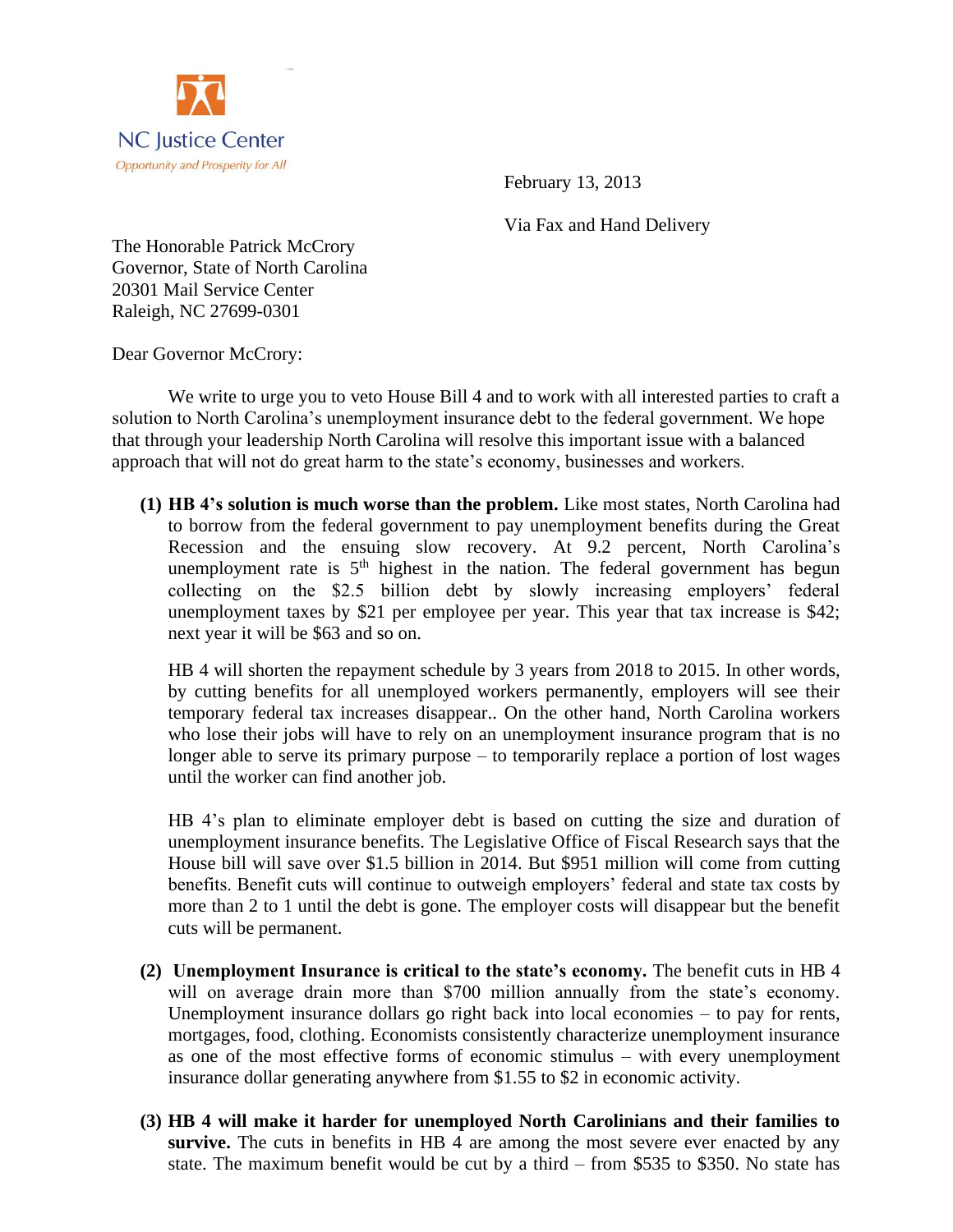ever enacted such a large reduction. Since unemployment insurance is supposed to approximate something close to half a worker's pre-layoff earnings, workers earning more than \$700 per week will see less than half their wage replaced. Since the average weekly wage in North Carolina is over \$800, that affects most workers.

Another part of HB 4 will inject an element of arbitrariness to the benefit calculation designed to reduce the weekly benefit for *all* **workers**. The average unemployment insurance payment in North Carolina is currently about \$300 per week which is the national average. The new formula and reduced maximum will push the average benefit in North Carolina down to among the lowest rates in the country.

- **(4) Under HB 4, unemployed North Carolinians will have less weeks of unemployment insurance protection than in 45 other states.** For more than 50 years, all states provided a maximum of 26 weeks of unemployment insurance for workers who lost their jobs through no fault of their own. Over the past 2 years, 3 states cut that number to 20 weeks and 2 others (Florida and Georgia) adopted "sliding scale" laws that tied the number of weeks to the state's unemployment rate; as a result, these states provide less than 20 weeks despite lingering high unemployment. HB 4 would cap benefits at 20 weeks even with the current high level of unemployment, and would reduce the maximum to 12 weeks when the unemployment rate is down to 5.5 percent. This would be the harshest scale in the country. There are three unemployed workers for every job in North Carolina, more than half of unemployed North Carolina workers are unable to find a job before they exhaust unemployment benefits, and older workers in particular, who have been hit hard during this economic downturn, are unemployed on average for 53 weeks. HB 4's approach seems geared to push even more families already struggling with job loss into extreme poverty.
- **(5) HB 4 will make North Carolina the only state in the country that provides no federal unemployment insurance for long-term unemployed workers.** By rushing to implement benefit cuts in July, the bill will violate the state's agreement with the Secretary of Labor governing federal unemployment insurance for the rest of the year. As a result, North Carolina will become the only state in the country that does not provide additional weeks of benefits under the Emergency Unemployment Compensation (EUC) program – a program that does not cost the state or state employers a dime. State benefits will drop from 26 weeks to 20 or less. Federal benefits will drop from 47 weeks to zero. With one of the highest unemployment rates in the nation (9.2 percent), North Carolina will offer its jobless workers 20 weeks of unemployment insurance or less while unemployed workers in other states will qualify for anywhere from 40 to 73 weeks of benefits.

By deliberately violating the federal agreement to pay EUC, HB 4 will be draining over \$700 million in federal funds from the state economy over the second half of 2013. This will almost certainly undermine any ongoing economic recovery efforts. On July  $1<sup>st</sup>$ , it is estimated that 104,000 North Carolinians will be abruptly cut off from the insurance they rely on to pay their rents and mortgages and to feed their families. Another 66,000 will not be eligible to enter the EUC program after July 1, 2013. 170,000 unemployed individuals will lose EUC benefits because of HB 4. This will be an economic